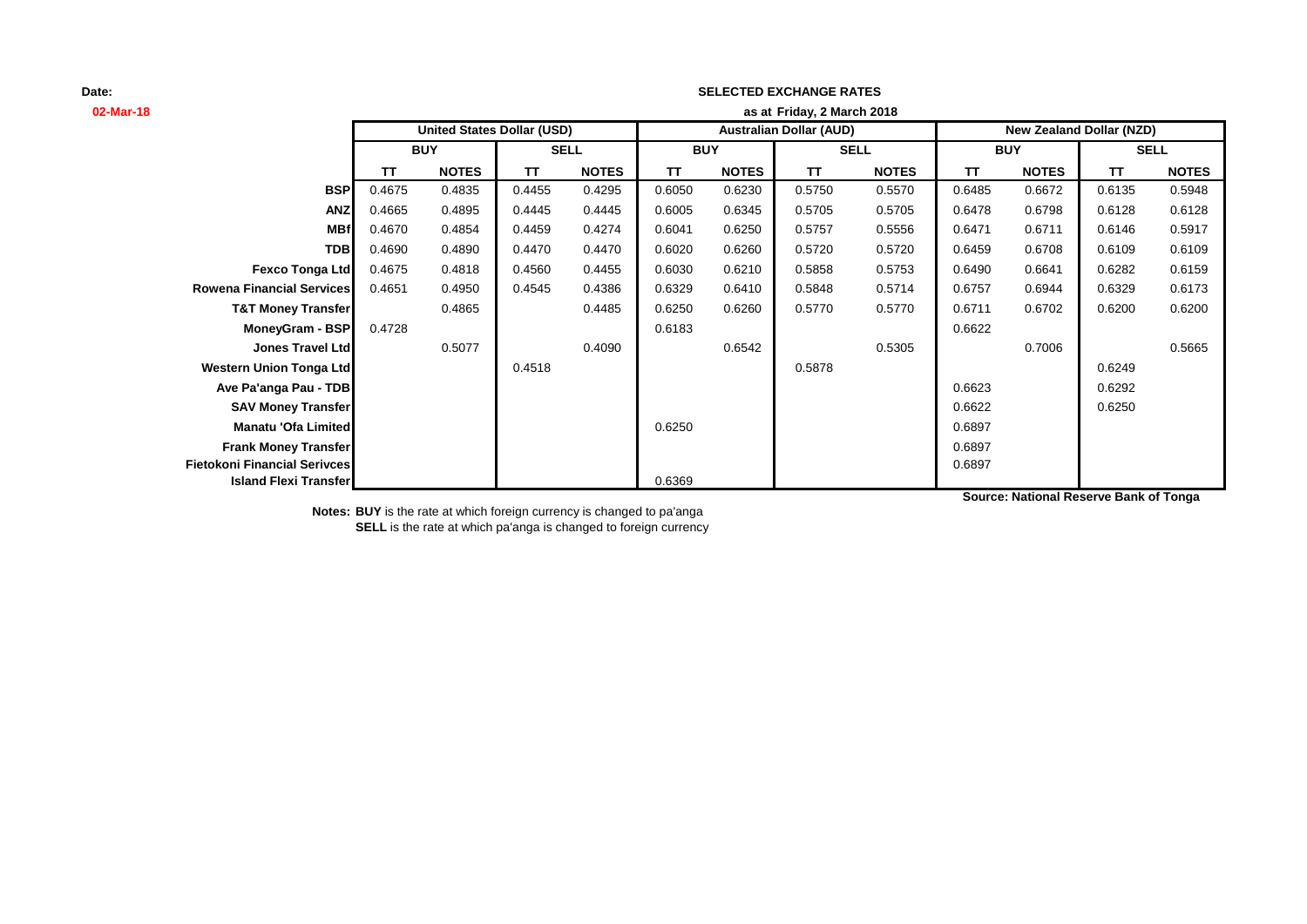## **SELECTED EXCHANGE RATES**

| 09-Mar-18                           | as at Friday, 9 March 2018 |                                   |             |              |                                |              |             |              |                                 |              |             |              |
|-------------------------------------|----------------------------|-----------------------------------|-------------|--------------|--------------------------------|--------------|-------------|--------------|---------------------------------|--------------|-------------|--------------|
|                                     |                            | <b>United States Dollar (USD)</b> |             |              | <b>Australian Dollar (AUD)</b> |              |             |              | <b>New Zealand Dollar (NZD)</b> |              |             |              |
|                                     | <b>BUY</b>                 |                                   | <b>SELL</b> |              | <b>BUY</b>                     |              | <b>SELL</b> |              | <b>BUY</b>                      |              | <b>SELL</b> |              |
|                                     | <b>TT</b>                  | <b>NOTES</b>                      | <b>TT</b>   | <b>NOTES</b> | TΤ                             | <b>NOTES</b> | TΤ          | <b>NOTES</b> | TΤ                              | <b>NOTES</b> | TΤ          | <b>NOTES</b> |
| <b>BSP</b>                          | 0.4687                     | 0.4847                            | 0.4467      | 0.4307       | 0.6033                         | 0.6213       | 0.5733      | 0.5553       | 0.6479                          | 0.6666       | 0.6129      | 0.5942       |
| <b>ANZ</b>                          | 0.4677                     | 0.4907                            | 0.4457      | 0.4457       | 0.5999                         | 0.6339       | 0.5699      | 0.5699       | 0.6488                          | 0.6808       | 0.6138      | 0.6138       |
| <b>MBf</b>                          | 0.4682                     | 0.4878                            | 0.4471      | 0.4292       | 0.6024                         | 0.6250       | 0.5740      | 0.5525       | 0.6465                          | 0.6711       | 0.6140      | 0.5917       |
| <b>TDB</b>                          | 0.4702                     | 0.4902                            | 0.4482      | 0.4482       | 0.6012                         | 0.6252       | 0.5712      | 0.5712       | 0.6465                          | 0.6714       | 0.6115      | 0.6115       |
| <b>Fexco Tonga Ltd</b>              | 0.4682                     | 0.4831                            | 0.4572      | 0.4467       | 0.6030                         | 0.6192       | 0.5850      | 0.5736       | 0.6470                          | 0.6635       | 0.6296      | 0.6153       |
| <b>Rowena Financial Services</b>    | 0.4651                     | 0.4975                            | 0.4545      | 0.4405       | 0.6329                         | 0.6410       | 0.5882      | 0.5714       | 0.6803                          | 0.6897       | 0.6289      | 0.6135       |
| <b>Jones Travel Ltd</b>             |                            | 0.5089                            |             | 0.4102       |                                | 0.6524       |             | 0.5289       |                                 | 0.6999       |             | 0.5659       |
| <b>Western Union Tonga Ltd</b>      |                            |                                   | 0.4531      |              |                                |              | 0.5858      |              |                                 |              | 0.6243      |              |
| <b>KlickEx Trading Ltd</b>          |                            |                                   |             |              |                                |              |             |              |                                 |              | 0.6310      |              |
| Ave Pa'anga Pau - TDB               |                            |                                   |             |              |                                |              |             |              | 0.6637                          |              | 0.6306      |              |
| <b>SAV Money Transfer</b>           |                            |                                   |             |              |                                |              |             |              | 0.6622                          |              | 0.6250      |              |
| Manatu 'Ofa Limited                 |                            |                                   |             |              | 0.6250                         |              |             |              | 0.6897                          |              |             |              |
| Digicel Mobile Money                |                            |                                   |             |              |                                |              |             |              | 0.6598                          |              |             |              |
| <b>Fietokoni Financial Serivces</b> |                            |                                   |             |              |                                |              |             |              | 0.6897                          |              |             |              |
| <b>Island Flexi Transfer</b>        |                            |                                   |             |              | 0.6369                         |              |             |              |                                 |              |             |              |

**Source: National Reserve Bank of Tonga**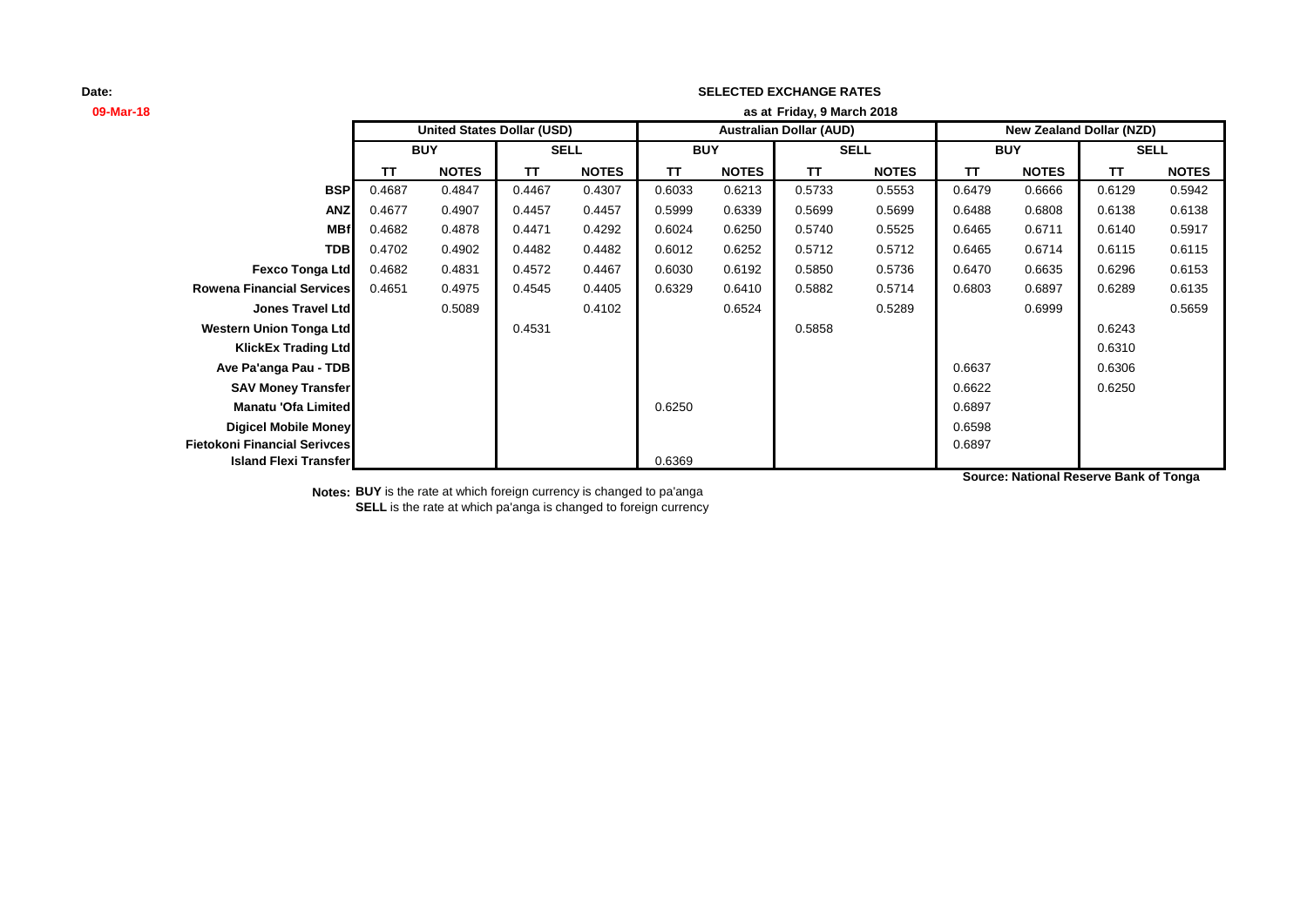# **16-Mar-18 as at TT NOTES TT NOTES TT NOTES TT NOTES TT NOTES TT NOTES BSP** 0.4692 0.4852 0.4472 0.4312 0.6023 0.6203 0.5723 0.5543 0.6472 0.6659 0.6122 0.5935 **ANZ** 0.4682 0.4912 0.4462 0.4462 0.6013 0.6353 0.5713 0.5713 0.6494 0.6814 0.6144 0.6144 **MBf** 0.4687 0.4878 0.4476 0.4292 0.6014 0.6250 0.5730 0.5525 0.6458 0.6711 0.6133 0.5917 **TDB** 0.4707 0.4907 0.4487 0.4487 0.6011 0.6251 0.5711 0.5711 0.6465 0.6714 0.6115 0.6115 **Fexco Tonga Ltd** 0.4692 0.4836 0.4577 0.4472 0.6052 0.6181 0.5848 0.5726 0.6470 0.6628 0.6285 0.6146 **Rowena Financial Services** 0.4673 0.4975 0.4545 0.4405 0.6289 0.6410 0.5848 0.5714 0.6803 0.6897 0.6289 0.6135 **Jones Travel Ltd** 0.5095 0.4107 0.6513 0.5279 0.6992 0.5652 **Western Union Tonga Ltd 1.6870** 0.6252 0.6252 0.6252 0.6252 0.6252 0.6252 0.6252 **KlickEx Trading Ltd** 0.6315 **Ave Pa'anga Pau - TDB** 0.6303 **SAV Money Transfer** 0.6622 0.6250 **Manatu 'Ofa Limited** 0.6897 **Frank Money Transfer** 0.6897 **Fietokoni Financial Serivces** 0.6897 **Island Flexi Transfer Department of the Contract of the Contract of the Contract of the Contract of the Contract of the Contract of the Contract of the Contract of the Contract of the Contract of the Contract of the Con Tonga Post Ltd** 0.4571 **SELL United States Dollar (USD) Australian Dollar (AUD) New Zealand Dollar (NZD) BUY SELL BUY SELL BUY Friday, 16 March 2018**

**SELECTED EXCHANGE RATES**

**Source: National Reserve Bank of Tonga**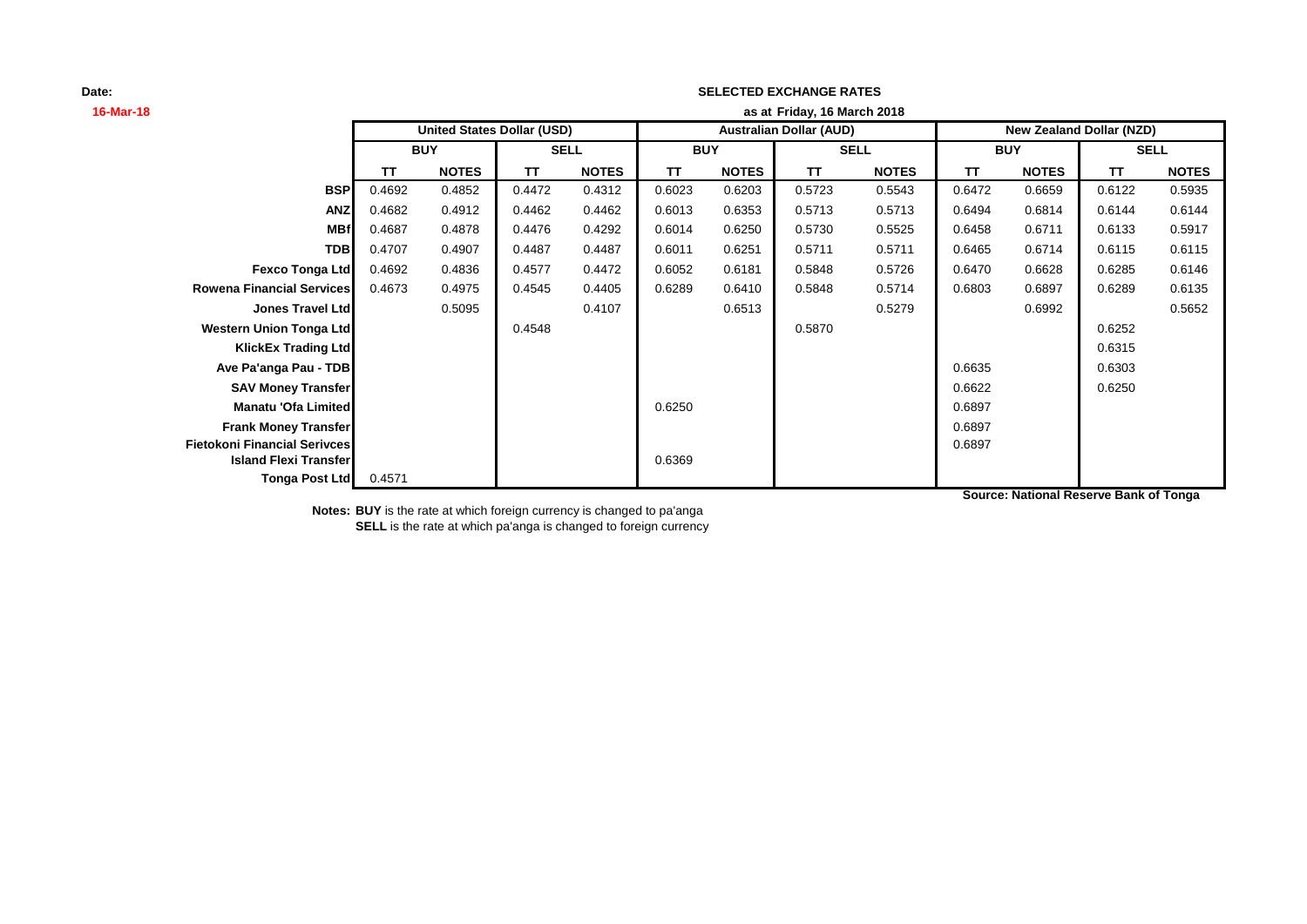## **SELECTED EXCHANGE RATES**

| 23-Mar-18                        | as at Friday, 23 March 2018 |                                   |             |              |                                |              |             |              |                                 |              |             |              |
|----------------------------------|-----------------------------|-----------------------------------|-------------|--------------|--------------------------------|--------------|-------------|--------------|---------------------------------|--------------|-------------|--------------|
|                                  |                             | <b>United States Dollar (USD)</b> |             |              | <b>Australian Dollar (AUD)</b> |              |             |              | <b>New Zealand Dollar (NZD)</b> |              |             |              |
|                                  | <b>BUY</b>                  |                                   | <b>SELL</b> |              | <b>BUY</b>                     |              | <b>SELL</b> |              | <b>BUY</b>                      |              | <b>SELL</b> |              |
|                                  | TΤ                          | <b>NOTES</b>                      | <b>TT</b>   | <b>NOTES</b> | TΤ                             | <b>NOTES</b> | TΤ          | <b>NOTES</b> | TΤ                              | <b>NOTES</b> | TΤ          | <b>NOTES</b> |
| <b>BSP</b>                       | 0.4668                      | 0.4828                            | 0.4448      | 0.4288       | 0.6063                         | 0.6243       | 0.5763      | 0.5583       | 0.6482                          | 0.6669       | 0.6132      | 0.5945       |
| <b>ANZ</b>                       | 0.4658                      | 0.4888                            | 0.4438      | 0.4438       | 0.6030                         | 0.6370       | 0.5730      | 0.5730       | 0.6501                          | 0.6821       | 0.6151      | 0.6151       |
| <b>MBf</b>                       | 0.4663                      | 0.4854                            | 0.4452      | 0.4274       | 0.6054                         | 0.6289       | 0.5770      | 0.5556       | 0.6468                          | 0.6711       | 0.6143      | 0.5917       |
| <b>TDB</b>                       | 0.4683                      | 0.4883                            | 0.4463      | 0.4463       | 0.6050                         | 0.6290       | 0.5750      | 0.5750       | 0.6482                          | 0.6731       | 0.6132      | 0.6132       |
| <b>Fexco Tonga Ltd</b>           | 0.4660                      | 0.4811                            | 0.4554      | 0.4449       | 0.6060                         | 0.6223       | 0.5895      | 0.5765       | 0.6482                          | 0.6638       | 0.6318      | 0.6156       |
| <b>Rowena Financial Services</b> | 0.4651                      | 0.4950                            | 0.4525      | 0.4386       | 0.6250                         | 0.6452       | 0.5882      | 0.5747       | 0.6803                          | 0.6897       | 0.6289      | 0.6135       |
| <b>T&amp;T Money Transfer</b>    |                             | 0.4858                            |             | 0.4478       | 0.6250                         | 0.6273       | 0.5800      | 0.5800       | 0.6711                          | 0.6699       | 0.6200      | 0.6200       |
| <b>Jones Travel Ltd</b>          |                             | 0.5069                            |             | 0.4084       |                                | 0.6555       |             | 0.5317       |                                 | 0.7002       |             | 0.5662       |
| <b>Western Union Tonga Ltd</b>   |                             |                                   | 0.4513      |              |                                |              | 0.5893      |              |                                 |              | 0.6251      |              |
| <b>SAV Money Transfer</b>        |                             |                                   |             |              |                                |              |             |              | 0.6622                          |              | 0.6250      |              |
| Manatu 'Ofa Limited              |                             |                                   |             |              | 0.6250                         |              |             |              | 0.6897                          |              |             |              |
| <b>Frank Money Transfer</b>      |                             |                                   |             |              |                                |              |             |              | 0.6897                          |              |             |              |
| Fietokoni Financial Serivces     |                             |                                   |             |              |                                |              |             |              | 0.6897                          |              |             |              |
| <b>Island Flexi Transfer</b>     |                             |                                   |             |              | 0.6410                         |              |             |              |                                 |              |             |              |
| <b>Tonga Post Ltd</b>            | 0.4517                      |                                   |             |              |                                |              |             |              |                                 |              |             |              |

**Source: National Reserve Bank of Tonga**